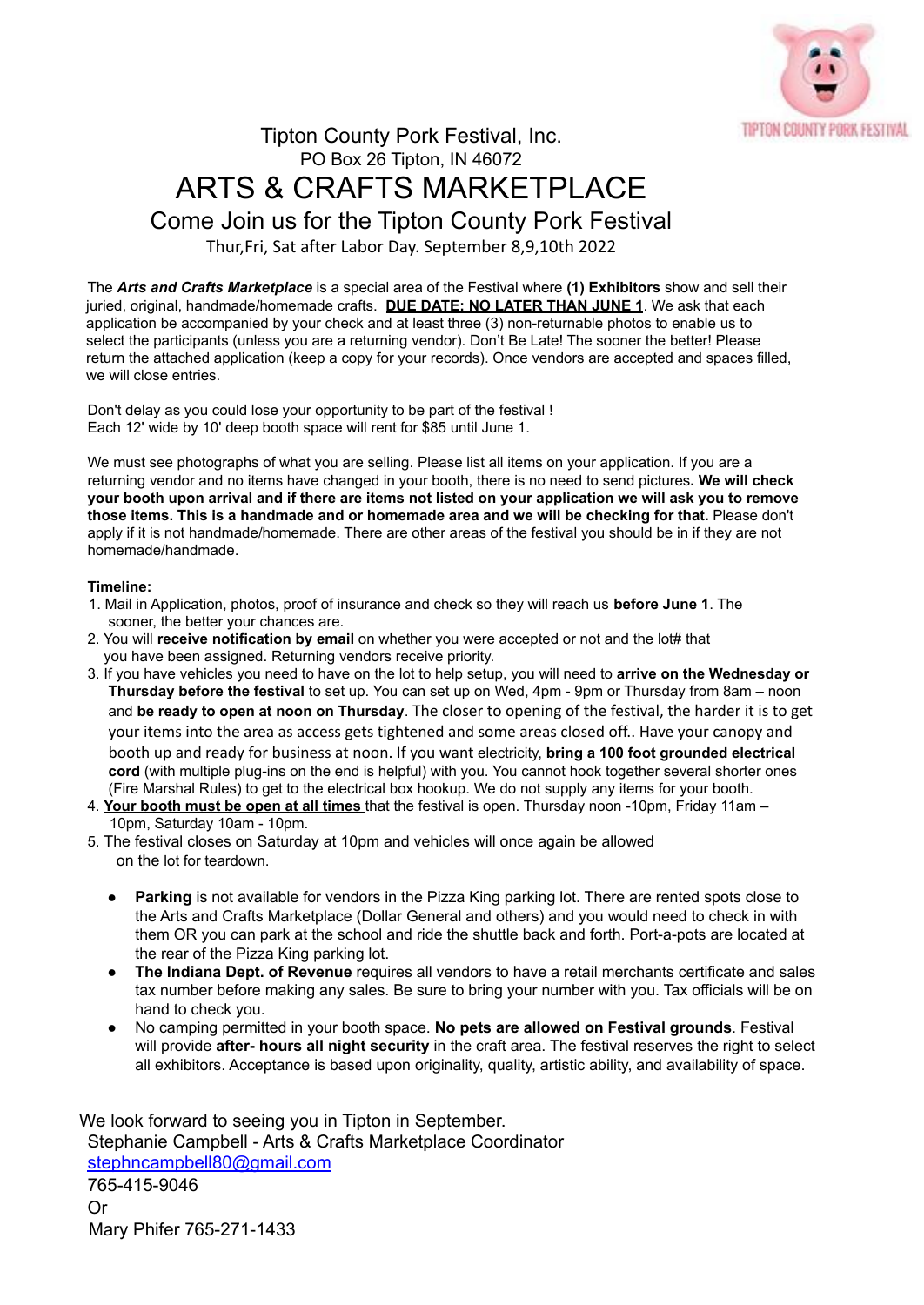

## Tipton County Pork Festival, Inc. PO Box 26 Tipton, IN 46072 – 765-415-9046 **ARTS AND CRAFTS MARKETPLACE CONTRACT**

THIS CONTRACT made and entered into this day of **20** and between the TIPTON COUNTY PORK FESTIVAL, INC., hereinafter referred as "festival" and Artist/Craftsman (hereinafter referred to as, "Vendor") WITNESSETH: Tipton County Pork Festival, Inc., during the 2022 festival, for exhibition purposes, leases \_\_\_\_\_ (QTY) outside 10X12 space(s) to the above Vendor for the sum of \$ 85.00 per one space (RECEIVED PRIOR TO JUNE 1 ) OR \$150 per one space (RECEIVED AFTER JUNE 1), with a privilege of exhibiting or selling the following craft items (INCLUDE PHOTOGRAPHS IF NOT A RETURNING VENDOR FROM LAST YEAR **): Festival dates this year are September 8,9,10th 2022 (Thursday, Friday and Saturday after Labor Day)**

**PLEASE PROVIDE PHOTOGRAPHS OF ORIGINAL, HANDMADE ART/CRAFT ITEM(S) WITH CONTRACT FOR JURIED SELECTION PROCESS**. FESTIVAL RESERVES THE RIGHT TO SELECT ALL EXHIBITORS. RETURNING APPROVED EXHIBITORS RECEIVE PRIORITY FOR ACCEPTANCE AND SAME LOCATION, IF AVAILABLE, **IF PAYMENT** AND SIGNED CONTRACT IS **RECEIVED** BY THE **OFFICIAL DUE DATE OF JUNE 1.** FEES ARE NON- TRANSFERABLE AND NON-REFUNDABLE.

The parties hereto agree that all rent above mentioned must be paid in full with application/contract. No space will be reserved without payment of the appropriate rent due.

- 1. Vendor/Craftsperson must check in at the Pizza King parking lot to **set-up starting Wed, 4pm to 9pm prior to the festival. You can set up Thursday from 8am – noon. Remember, it will be harder to set up closer to the opening of the festival on Thursday at 4pm as many areas will be closed off.**
- 2. Vendors shall have their exhibit and equipment installed to **commence business no later than noon, Thursday.** If the event Vendor fails to comply or fails to occupy space herein leased, all monies paid hereunder will be retained by Festival as liquidated damages.
- 3. Vendor area will be inspected after set-up to ensure compliance with regulations regarding proper placement, space limits, Fire Code and Electrical Code requirements, proper extensions cords, etc. Tents and canopies will be inspected for fire rating.
- 4. Festival shall furnish space outdoors in increments of 10-ft. by 12-ft. (more or less). More than one booth space can be purchased side by side if available. **Space is NOT available for vehicles, campers, trailers, etc., in the craft area. Pets are not allowed on Festival grounds.**
- 5. Festival Management reserves the right to locate vendors at its discretion. Vendor spaces cannot be moved or relocated without approval of Festival Management.
- 6. Festival reserves the right to close any exhibit leased herein, without liability, should the Vendor, his exhibit, or employees be deemed by the Festival Management guilty of any act that is against the best interests of the Tipton County Pork Festival. Dishonesty, troublesome behavior, excessive noise or litter, and potential threats to the public health and safety are all grounds for expulsion.
- 7. Festival shall provide security personnel to safeguard property of Vendors and to maintain order, but Festival shall not be an insurer of said property, nor responsible therefore. Festival shall not be liable for any damages to Vendor's exhibit, equipment, property or merchandise, by reason of fire, theft, loss or other damages.
- 8. Festival shall furnish electricity to the craft area. Vendors must provide safe, properly grounded 100' electrical cords to reach available outlet boxes. Vendors will be connected to electricity upon arrival. Continuation of electrical service will be subject to Fire Department inspection and approval. All power will be disconnected at 1030 pm Sat.
- 9. Tables and chairs will NOT be provided with craft spaces. All spaces are in the open with NO shelter or covering.